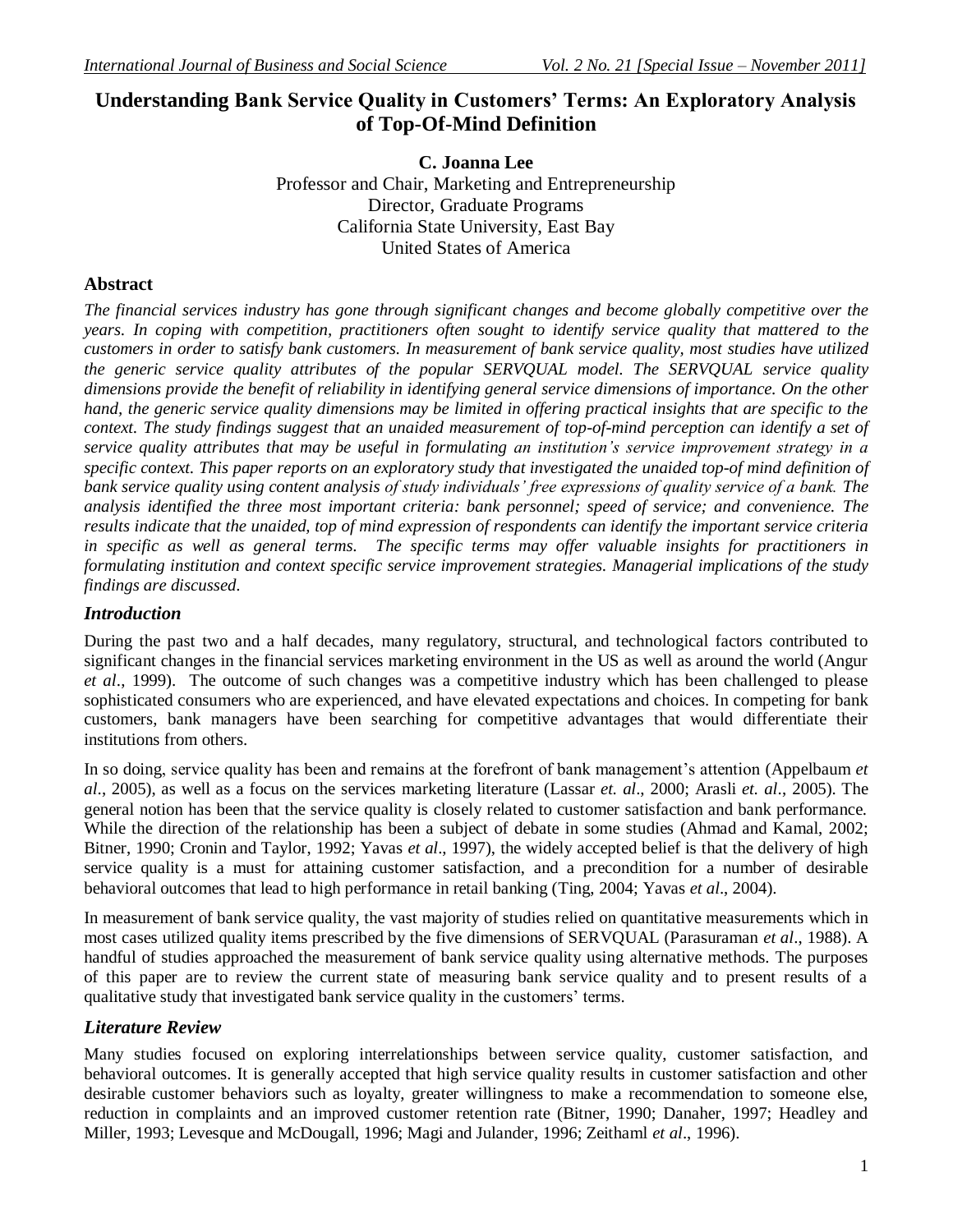#### **Measurement of perceived service quality**

In measurements of service quality, the Parasuraman *et al*."s (1988) five-dimension SERVQUAL model has been the most widely used instrument for measuring service quality (Angur *et al*, 1999; Yavas *et. al*., 2004). The five dimensions include tangibles, reliability, responsiveness, assurance, and empathy. These five dimensions are developed into a scaled, multiple item study instrument. For example, researchers utilized the Parasuraman *et Al*."s 22 item SERVQUAL instruments as listed in Table I for the comparability of data generated from other studies that used the popular instrument (Yavas *et al*., 2004). On the other hand, it is common to see only fractional differences in respondents' average responses to the 22-item scales, which makes it difficult to understand the extent to which items are to be prioritized. It is also conceivable that while the 22 items are inclusive enough to cover the general service quality issues in various service businesses, they may not be specific enough to understand the industry specific, if not institution specific, quality concerns and priorities. Therefore, the blind use of the 22-item SERVQUAL instrument may limit the accuracy in understanding the most salient service quality terms of customers in a specific service business and context.

#### **Table I Parasuraman** *et al***'s 22-item SERVQUAL instrument**

| SQ <sub>1</sub>  | Having modern looking/up-to-date equipment                                   |
|------------------|------------------------------------------------------------------------------|
| SQ <sub>2</sub>  | Appearance of physical facilities                                            |
| SQ <sub>3</sub>  | Appearance of employees                                                      |
| SQ4              | Visual appeal of the materials associated with the service (e.g., pamphlets) |
| SQ <sub>5</sub>  | Keeping promises to do something by a certain time                           |
| SQ <sub>6</sub>  | Interest shown in solving problems                                           |
| SQ7              | Performing the service right the first time                                  |
| SQ <sub>8</sub>  | Providing the services at the time promised                                  |
| SQ <sub>9</sub>  | Accuracy of records                                                          |
| SQ10             | Telling customers exactly when services will be performed                    |
| SQ <sub>11</sub> | Giving prompt service to customers                                           |
| SQ12             | Willingness of employees to help customers                                   |
| SQ13             | Responding to customer requests                                              |
| SQ14             | Trustworthiness of employees                                                 |
| SQ15             | Safety in transactions                                                       |
| SQ <sub>16</sub> | Politeness of employees                                                      |
| SQ17             | The knowledge of the personnel in answering customer questions               |
| SQ18             | Individual attention I receive                                               |
| SQ19             | Having convenient operating hours                                            |
| <b>SQ20</b>      | Personal attention given to customers                                        |
| SQ21             | Having the customer's best interest at heart                                 |
| SQ <sub>22</sub> | Understanding the specific needs of the customers                            |

A handful of investigations pursued different approaches to the measurement of service quality in banking. Mersha and Adlaka (1992) generated twelve attributes of poor and good service quality from a sample of MBA students, using the Delphi technique. The 12 attributes were converted into scales and used for analysis of students' service quality perception. The authors concluded that the list of attributes generated was conforming to the five dimensions of SERVQUAL. In another study, Avkiran (1994) developed a multi-dimensional instrument for measuring customer-perceived quality in retail branch banking. The instrument was developed by using the SERVQUAL as a starting point and adding items from a qualitative study. Through the application of the iterative process, the study identified staff conduct, credibility, communication and access to teller services as the final dimensions of service quality (Avkiran, 1994). In another study, Aldlaigan and Buttle (2002) developed a scale to measure service quality perceptions of retail bank customers. The scale was based on the technical and functional service quality schema proposed by Gronroos (1984). The multi-phased study resulted in SYSTRA-SQ, which is comprised of service system quality, behavioral service quality, service transactional accuracy, and machine service quality.

A brief review of literature on bank service quality measurement indicates that the vast majority of studies used quantitative measurements.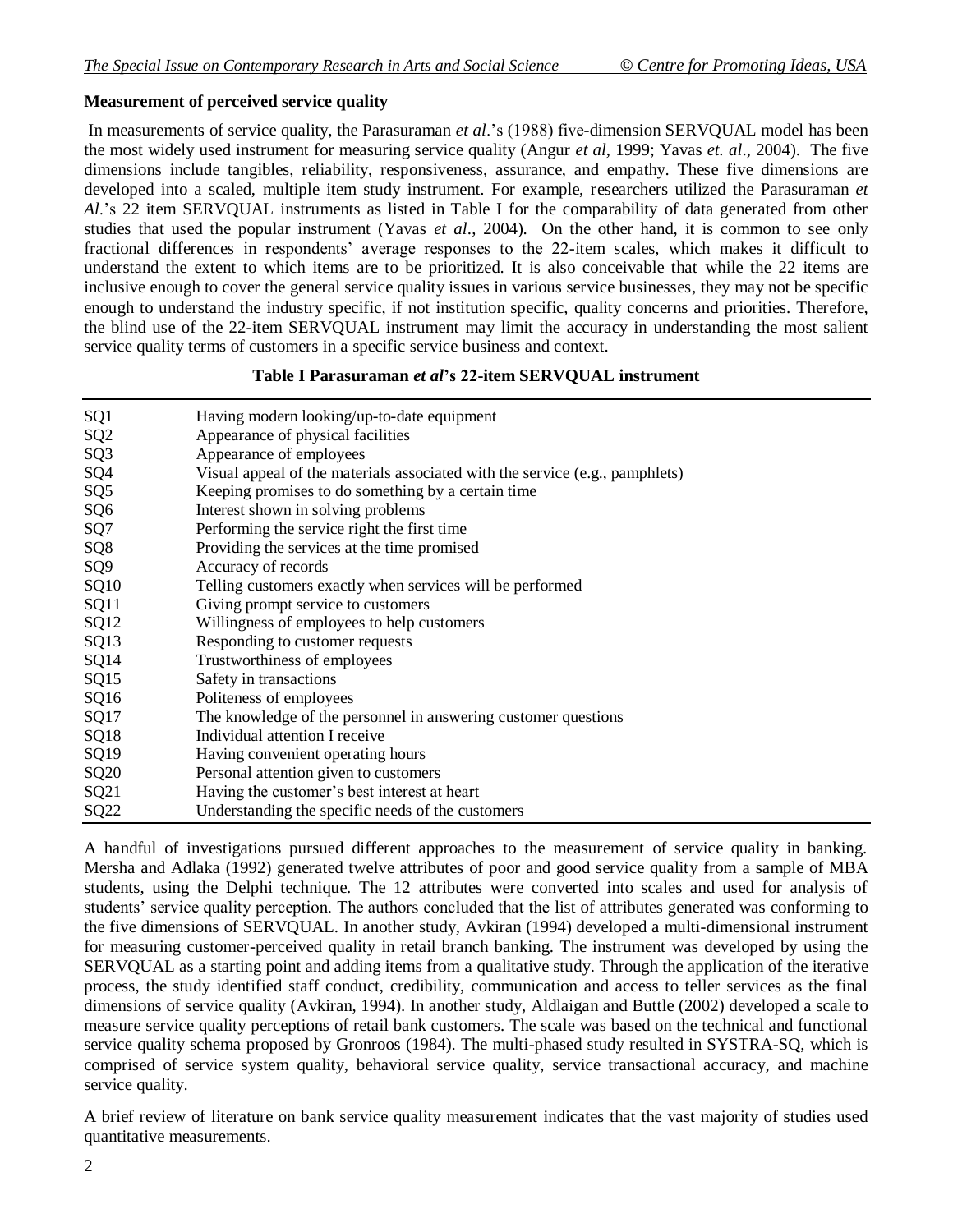Among them, SERVQUAL has been the most widely used instrument for measuring service quality and that it is inclusive enough to embrace the bank quality criteria derived from alternative methods. It is interesting to note that while the SERVQUAL may be inclusive, alternative measurements have identified service quality dimensions similar to those of SERVQUAl using fewer number of service quality attributes. On the other hand, the study by Aldlaigan and Buttle (2002) seems to indicate that there may be a need to add bank practice specific quality attributes that result from technology enabled bank services that are new.

### **Contextual variation of service quality perceptions**

Studies, though handful, have investigated the impact of culture and other environmental factors on perception of service quality. In general, cross-cultural studies of service quality support the notion that service users of different cultures have difference in expectation on the level of service, important criteria for service quality, and perception of the quality terms. For instance, Zhang *et al.,* (2008) in a review of several empirical studies, identify consistent results showing that service users from different countries and cultural backgrounds record different expectations, react differently to service encounters, and show dissimilar behavioral intentions.

To further indicate the contextual variations in the saliency of service quality dimension perception, a few studies report differences in perceived service quality across countries (Lewis, 1991; Malhotra *et al.*, 2005; Dash *et al.*, 2009; Ladhari *et al.*, 2011). For example, Malhotra *et al*. (2005) found differences in the perception of service quality dimensions between developed (US) and developing (India and Philippines) economies and note that consumers of services in different countries may have different perceptions of what service quality is due to cultural and environmental difference. Dash *et al.* (2009) found that cultural dimensions, both at the individual and national levels, affected the importance of various service quality dimensions. For instance, Canadian Indian consumers attached higher importance to reliability while Indian consumers found tangible attributes more important. More recently, Ladhari *et al.* (2011) also found the difference between the Canadian and Tunisian customers in their perception of importance of service quality dimensions.

Canadians customers viewed empathy and reliability the most important predictors of satisfaction and loyalty and Tunisians, reliability and responsiveness. A brief review of the literature suggests that the perception and importance of service quality may vary by micro- (customer characteristic related) and macro- (environment related) factors. Therefore, there seems to be a room for an exploratory, micro-level measurement in gauging local customer specific priorities in bank service quality using the expression of customers in their own terms. The following section describes the current investigation with study methods and results, followed by the conclusion and implication of the study findings.

## **The Study**

This study attempts to explore top-of-the-mind responses from study individuals in identifying service quality in personal banking. It is believed that unaided responses that are free from predetermined description of quality attributes can help the practitioners understand the service quality in the language of the customers and that the customers free expressions can augment the current understanding with the customer driven definition of bank service quality. The study individuals consisted of a convenience sample of junior level business students in a public university. A total of 56 respondents were asked to provide three most important criteria for good bank service in their own expression. Approximately half of the respondents were female and the average age of the students was 25. The vast majority of the students were employed 20 hours or more per week and all of them had experience in personal banking. The respondents were limited to listing the three most important criteria in order to gauge their top-of-mind, evoked set responses. With the exception of two study individuals who gave only two criteria, all of the respondents provided three criteria for good bank service quality in their own terms.

Their responses were analyzed through content analysis. The responses were counted and placed into the categories. The categories were labeled to describe the terms that seemed to go together. The analysis was performed by two individuals. The inter-coder reliability was 96 percent. The content analysis of the responses produced a frequency table of responses on a number of bank service quality criteria as expressed by the respondents. A total of 166 mentions were generated from 56 respondents. Each respondent was asked to name three most important indicators of bank service quality. Table 2 presents the summarized list of service quality in bank services as perceived and expressed by the respondents in their own terms. The study individuals" free responses resulted in five general categories including People-Oriented, Service-Functional, Convenience-Access, Price-Associated, and Institutional-Image factors.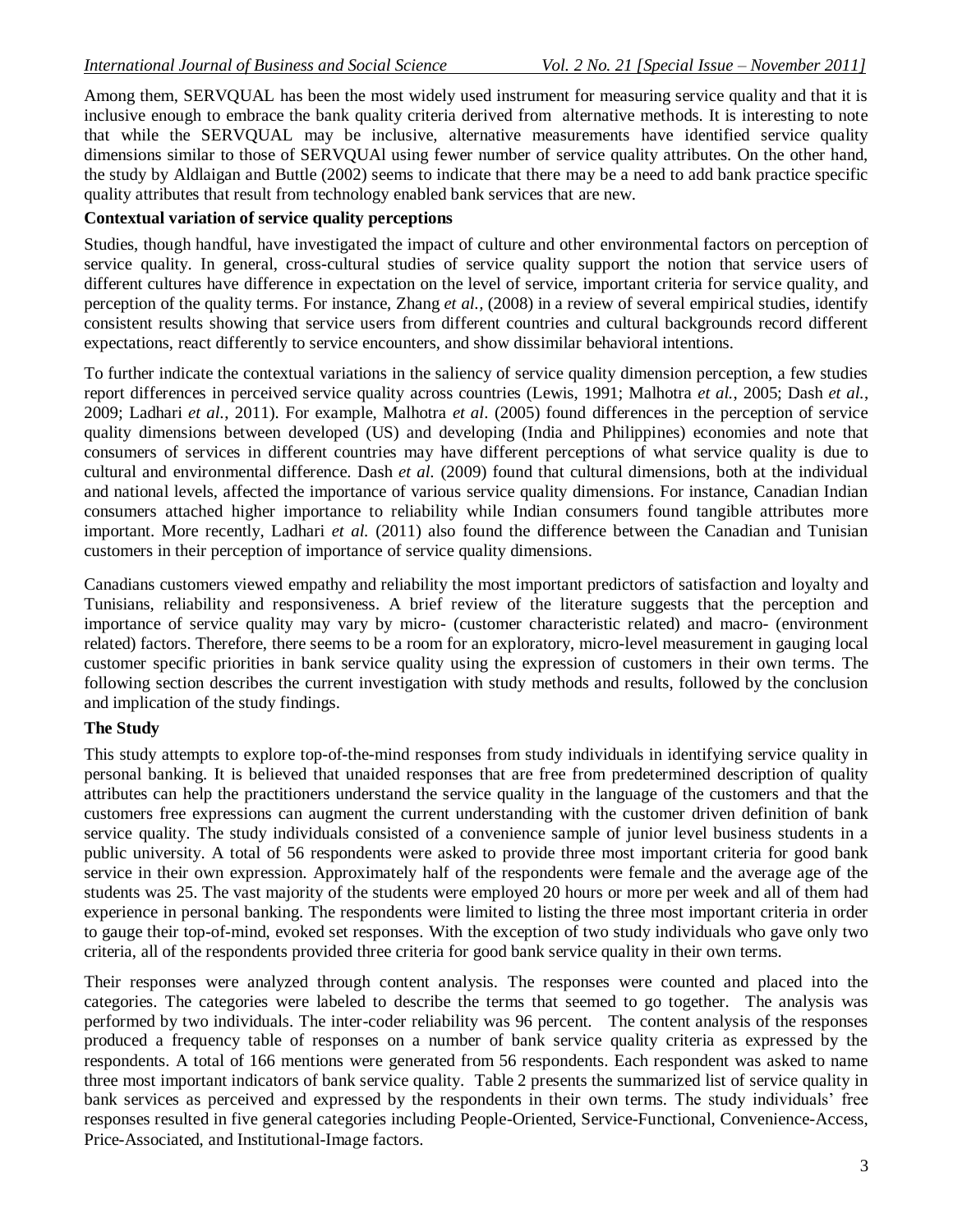| Service Quality Criteria                  | # Responses    | Percent*       |
|-------------------------------------------|----------------|----------------|
| People-Oriented                           | 61             |                |
| Friendly/Smile                            | 24             | 43             |
| Helpful/Willing                           | 5              | 9              |
| Courteous/Polite                          | $\overline{4}$ | $\overline{7}$ |
| Personal                                  | $\overline{4}$ | $\overline{7}$ |
| Competent                                 | 7              | 13             |
| <b>Customer Service</b>                   | 10             | 18             |
| problem solving                           | 4              | 7              |
| Communication                             | 3              | 5              |
| <b>Service-Functional</b>                 | 39             |                |
| Advise                                    | 3              | 5              |
| Accuracy                                  | 10             | 18             |
| Speed                                     | 24             | 43             |
| Variety                                   | $\overline{2}$ | $\overline{4}$ |
| <b>Price-Associated</b>                   | 19             |                |
| <b>Interest Rate</b>                      | 11             | 20             |
| Low Cost                                  | 7              | 13             |
| <b>ATM Charge</b>                         | $\mathbf{1}$   | $\overline{2}$ |
| <b>Convenience/Access</b>                 | 33             |                |
| Time                                      | $\overline{4}$ | $\overline{7}$ |
| Location                                  | 19             | 34             |
| Technology (User friendly 24 hour access) | 10             | 18             |
| <b>Image</b>                              | 11             |                |
| Trust/Credibility                         | 9              | 16             |
| Honesty                                   | $\mathbf{1}$   | $\overline{2}$ |
| Atmosphere                                | 1              | $\overline{2}$ |
| <b>Others</b>                             | 3              |                |
| Organized                                 | 1              | $\overline{2}$ |
| Comfortable Interior                      | $\mathbf 1$    | $\overline{c}$ |
| Fair/Equal Treatment                      | $\mathbf{1}$   | $\overline{2}$ |
| <b>Total</b>                              | $166***$       | 299**          |

**Table II Customers' Top-Of-Mind Definition of Bank Service Quality**

\* Base=56 total number of respondents

\*\* 1% gap due to rounding errors.

\*\*\*All but two respondents gave three service qualities.

As shown in the table, the People-Oriented factor was the leading criteria for bank service quality. More specifically, respondents noted that good service quality meant "friendly/smiling" service personnel. About 43 percent of respondents wrote down the words "friendly personnel" as one of their three responses. Other service personnel- related criteria mentioned included descriptors such as helpful and willing, courteous and polite, personally attentive, competent, problem solving, and good communication skills. Note that some respondents still expressed in a general term "customer service", indicating that to these respondents the concept of service quality is a general and abstract term. In combination, the study revealed that the people-oriented criterion seems to be the dimension that put a face to the service quality of a bank.

The table also shows that the "speed of service" was as frequently mentioned as the "friendly personnel" in describing bank service quality, with 43 percent of respondents mentioning speed as one of the three most important criteria. It seems somewhat surprising to note that while there has been significant improvement in speed of service through technology, the need for fast service still remains salient.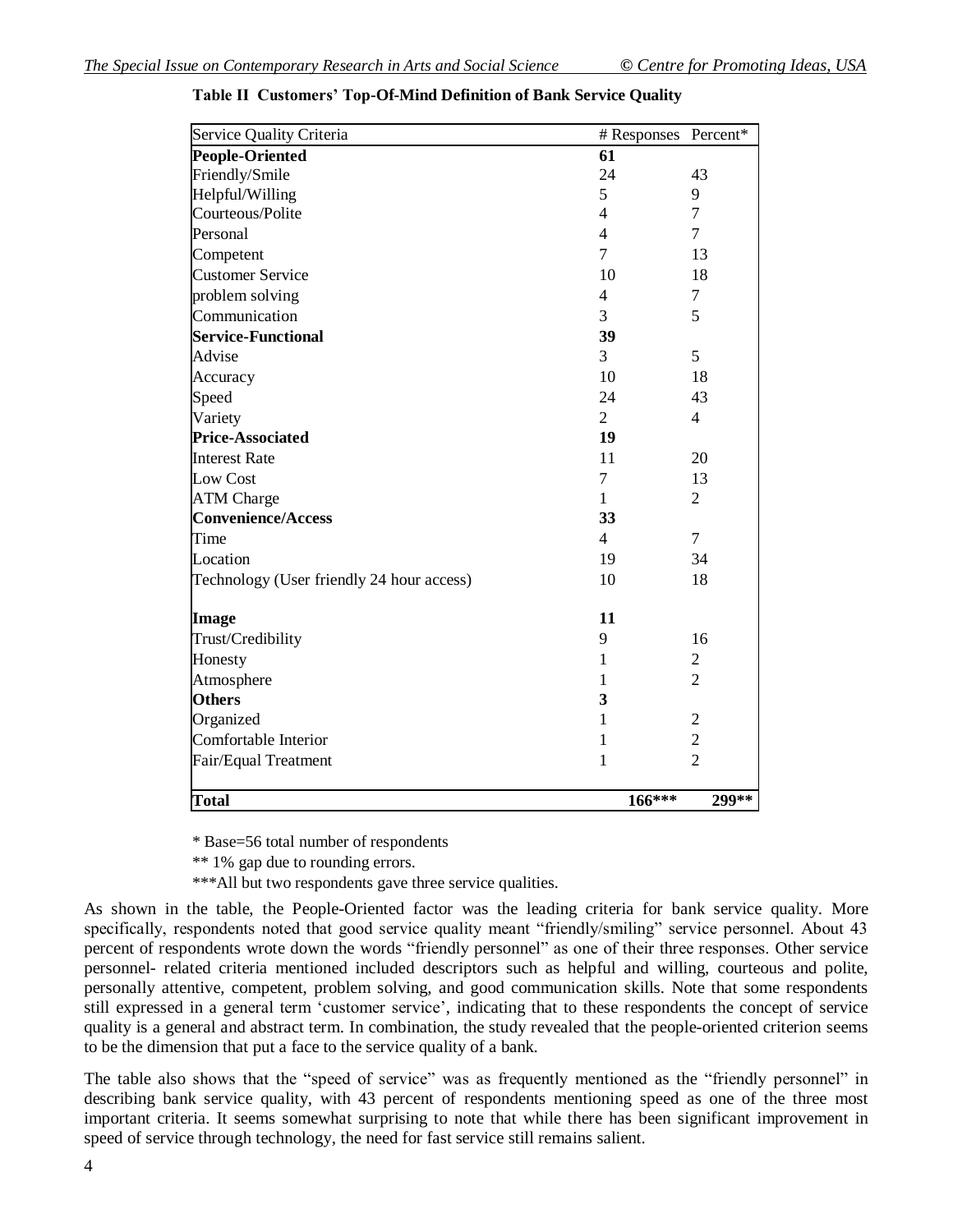For example, in recent years bank customers have been benefiting from ATM and on-line banking, which presumably offer speedy transaction and service. Yet, a sizable number of respondents--college students who may be more prone to use the technological benefit of the speedy bank service--still note "speedy service" as one of their top-of-mind bank service quality criteria. This may be due in part to the characteristic of study individuals and in part, to the elevated expectations in the context of practice.

The study individuals consisted of college students with an average age of 25. The characteristics of the generation Y, people born between 1977 and 1994 (Kotler and Armstrong, 2006), are considered to be technologically savvy and experienced, value instant gratification and tend to be impatient and now-oriented. Reflecting on the characteristics of the generation Y, the study individuals may have a different expectation regarding the acceptable amount of time in making a bank transaction.

For example, while they can experience almost instant transactions through ATM, they may have to wait in line in the bank for other transactions involving personal service such as notary, money order services, or resolving account problems. Their expectation of and the need for the "speed of service" may be elevated and become more salient due to the contrast in experience of different service access. This tendency may create a managerial dilemma in which the benefit of the technology may create a challenging managerial situation with regards to the adequate staffing in terms of number and training to offer the desired level of speedy service while maintaining efficiency in managing the productivity of service personnel. Another area of managerial consideration would be if and how much the "friendly" personnel can make up for the gap in the "speed of service". When combined with other functional service criteria such as accuracy, availability of financial advices, and the variety of services, the Service Function-related factor was the second most important dimension with 39 mentions.

The respondents also frequently mentioned "location" with 34 percent of respondents noting this in their free response. Combining with other access related responses such as extended time, technology, and anytime availability, the Convenience/Access criterion was the third most important dimension perceived by the study respondents. It is interesting to note that "price" was not as frequently mentioned as the aforementioned criteria. This may be due in part to the limited experience of the respondents, and in part, to the lack of differences among competing banks that are perceived to be substantial enough to note. It is conceivable, therefore, to speculate that the saliency of bank service quality dimensions may be situational and may change as the context changes. For example, in a study of affluent bank customers, Lee and Cunningham (1990) found that retail bank customers identified interest rate as an important criterion along with customer service and convenience. The study was conducted while the financial service market was undergoing significant changes due to deregulation. One of the major implications was varying interest rates, which was new to retail banking at the time. Bank customers of 1980s may have been more sensitive to interest rates as offering a different interest rate was a new practice at the time. This contrast may indicate that the relevancy of service quality criteria is context specific and changes over time as the context changes. It implies that the measurement of customer terms may need to be conducted on a regular basis to capture the moving picture of changes in saliency of service quality terms.

#### *Conclusions and Implications*

The study attempted to identify bank service quality criteria that are perceived to be salient to respondents without using prescribed service quality indicators. It was intended to measure unaided descriptions of bank service quality through the use of an open-ended questionnaire, free of pre-set scale items. The resulting items confirmed the general inclusiveness of the SERVQUAL criteria. In addition, the study identified a new service quality term of "speed". Furthermore, the study revealed a variation in relative importance of bank service quality criteria perceived by a group of college students. It implies that the relevant set of bank service quality criteria may vary by characteristics of customers and by context. It is noted that the self-report format tends to facilitate the contrast in the priority of service quality criteria by using the raw frequency data rather than the aggregated mean scores. Therefore, the salient criteria generated in direct terms offer the benefit of simplicity and relevancy to the bank managements in identifying important criteria for their next strategic improvement in a specific context.

The content analysis of 166 mentions generated five dimensions including People-Oriented, Service-Functional, Convenience/Access, Price-Associated, and Institutional Image factors. The respondents associated good bank service quality more frequently with People-Oriented experiences such as friendly/smiling/courteous personnel who appear to be willing to help. The similar findings were noted in other studies (Arasli *et al*., 2005; Avkiran, 1994; Johnston, 1995; Oly Ndubisi *et al*., 2005).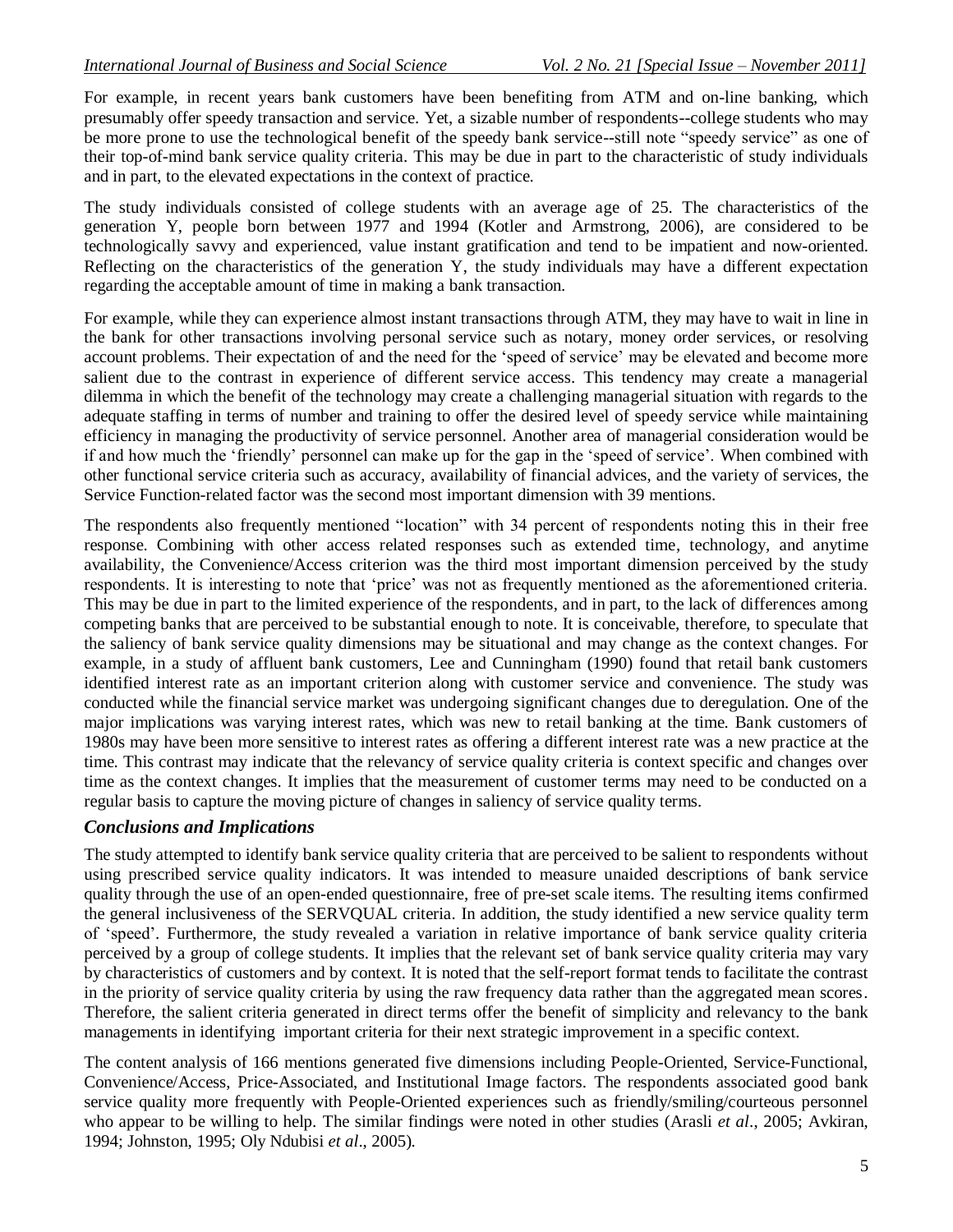Avkiran (1994) identified staff conduct, credibility, communication and access to teller services as the final dimensions of service quality. In a study of identifying the determinants of service quality that satisfy customers, Johnston (1995) concluded that the intangible aspects of the staff-customer interface have significant effects on service quality and noted that there was a need to engender a helpful, caring, friendly and committed approach in staff. Oly Ndubisi *et al*. (2005) also found that a positive experience in staff-customer interaction was the key to customer satisfaction. One can speculate that bank customers may become sensitive to the People-Oriented, hightouch, intangible service quality criteria in an age of increased depersonalization and automation impacting upon financial service delivery, Interestingly, the current study individuals noted "speed of service" as frequently as "friendly" service staff. This seems to suggest that perceived bank service quality may form in the context of changing environment and that they are subject to change as customers" experiences change over time. The exposure of the respondents to the new technology in banking, coupled with their generation Y characteristics, may have contributed to the current study individual"s perceptions and preferences at this time. Therefore, it can be said that critical dimensions of bank service quality and their interpretation in practical business terms may vary as customer profiles and experiences change.

Other studies have found that bank service quality expectations vary by segments (Yavas *et. al*. 2004), and by countries (Arasli et al., 2005; Yavas *et. al*., 2004; Malhotra *et. al.,* 2005; Dash *et. al.,* 2009; Ladhari *et. al.,* 2011), and by time (Lee and Cunningham, 1990). It is conceivable that the saliency of bank service quality dimensions may be situational and may change as the context changes. As mentioned before, the frequency of mentions on the "speed of service" seems to reflect differences resulting from both customer characteristics and exposure to high-tech banking practices. In addition to the variation in relative importance of service quality criteria, the detailed meaning of any service quality dimension may vary. For example, a People-Oriented service expectation may be subject to variation depending on the characteristics of the customers, culture, and the business context. Generally speaking, customers expect to be attended by the service personnel with respect. Yet, the ways of conveying the desired level of respect may be different from situation to situation. This may mean looking into the customer's eyes with a friendly smile and/or saying "hello" with a willing attitude. Some customers may prefer being called by their first name, others, by the last name, and still others, no name for the sake of respecting their privacy. It could also mean that customers may view distracted service personnel as inappropriate and offending. For example, customers expect the service staff to focus on attending the matter of the customer instead of talking to customers or engaging in a phone conversation while helping the customer. It may also mean that the service staff should be trained with sensitivity to customers in the wait and be professional and punctual with each customer instead of engaging in unnecessary conversation with customers.

It should be noted that the current study is exploratory in nature and is limited by the use of a convenient sample of college students whose use and experiences in personal banking is different from the general population. Therefore, generalization of the study findings should be confined to the nature and the characteristic of the study individuals. Bearing the limitations, the study revealed an interesting area of development in college students' perception of bank service quality indicating "the speed of service" with notable frequency of response. Moreover, the study revealed the kinds of staff conduct desired in reflecting good service quality in customers" terms. The study suggests that practitioners may benefit from frequent monitoring of customer perception using a simple and direct method. Given the exploratory nature, the study provided an encouraging observation on the potential value of a qualitative assessment of service quality as defined by the customers. It suggests that an unbiased, open-ended assessment can be useful in developing and validating the study instrument as well as augmenting occasional quantitative assessment with practical insights. Practitioners may benefit from accurate interpretations of service quality dimensions as they reflect the service quality in customers" terms. The goal of offering desirable encounters with service personnel may be attained by different expressions depending on customer characteristics, culture, and the context. An in-depth investigation of customers" terms in service quality can provide practitioners with valuable insights in designing and communicating accurate service quality strategy. Future research should involve various groups of individuals and situations to further the understanding of contextual variation in perceptions of quality service.

#### *References*

Ahmad, J. and Kamal, N. (2002), "Customer satisfaction and retail banking: an assessment of some of the key antecedents of customer satisfaction in retail banking", *International Journal of Bank Marketing*, Vol. 20, No. 4, pp. 146-61.